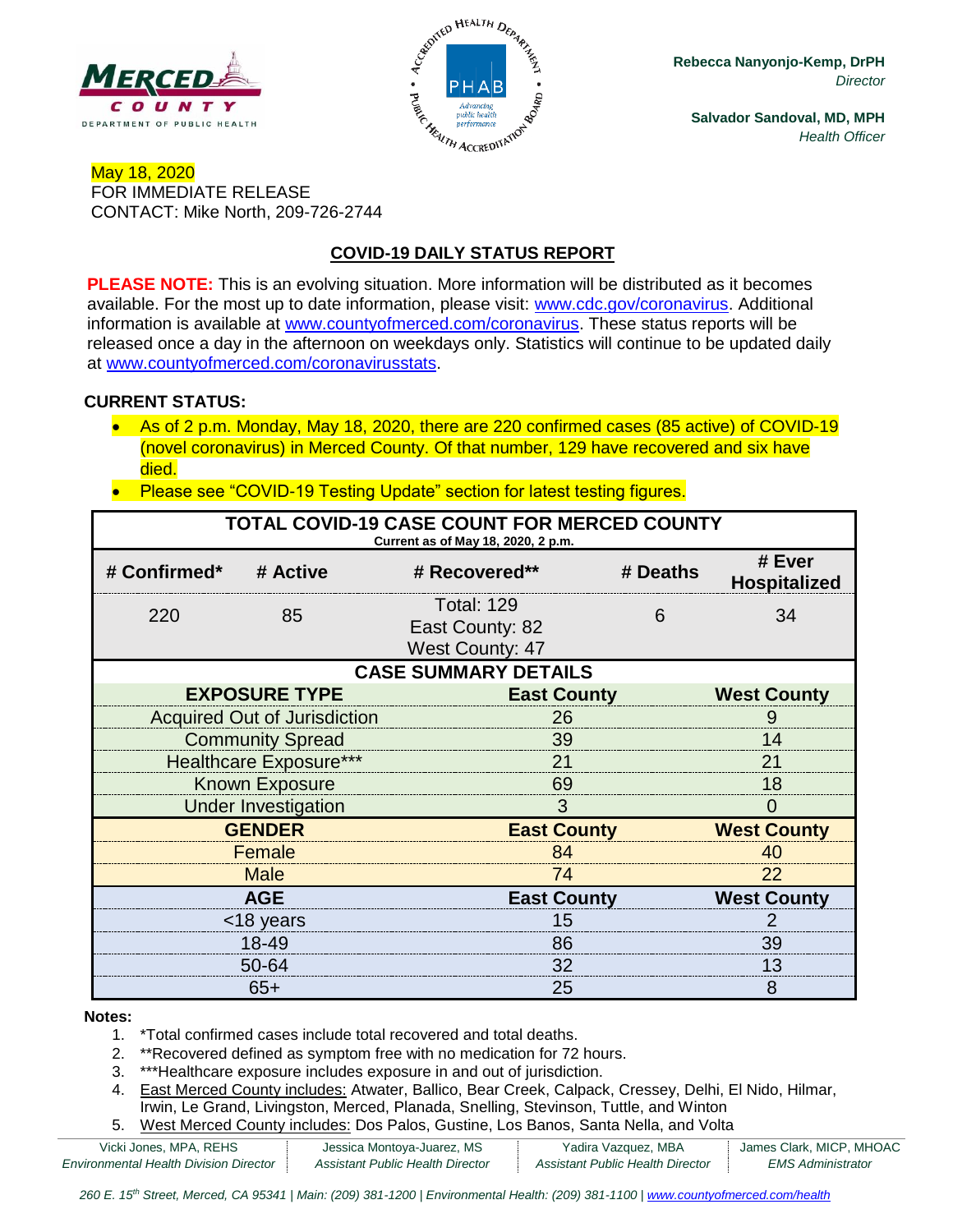

*Note: \*Only communities with five or more cases are reported in this graph. The figures in the top chart on this page represent confirmed cases, which includes active cases, recoveries, and deaths.*



- Based on information provided by individuals who test positive, Public Health staff will continue to assess risks of exposure and contact any affected individuals.
- Due to privacy laws, the Public Health Department cannot release identifying information related to positive cases.
- In California, there are 80,355 confirmed cases and 3,241 deaths.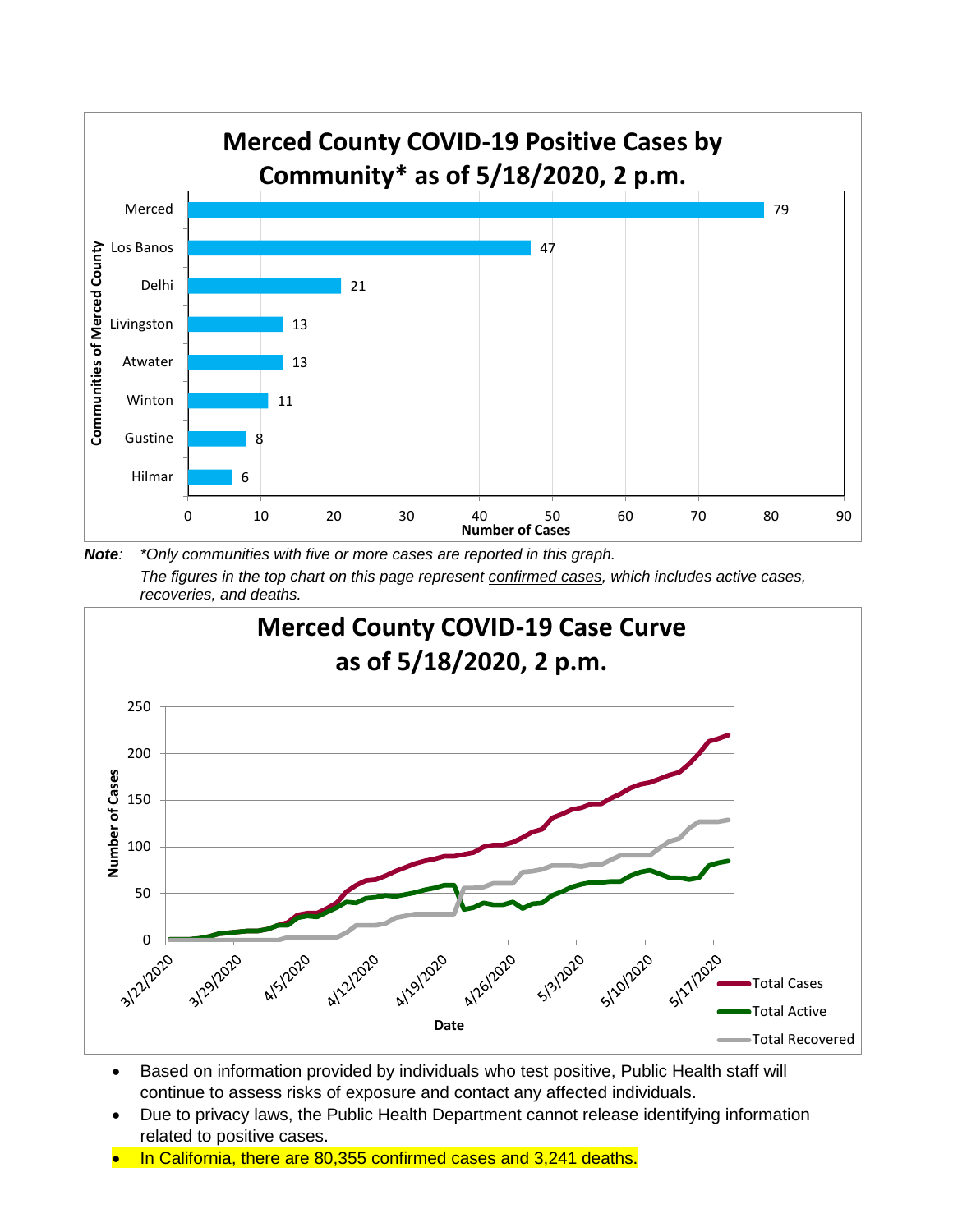#### **RECENT ACTIVITIES & UPDATES:**

- Merced County Public Health continues to coordinate with federal, state and local partners to further prepare us for future impacts. This includes working with the California Department of Public Health and the Centers for Disease Control and Prevention to monitor COVID-19.
- In coordination with the Merced County Office of Emergency Services, situational status calls continued this week with local government agencies, schools, and healthcare professionals in our community.
- During tomorrow's (Tuesday's) regular meeting, the Board of Supervisors will discuss and take possible action regarding the next steps on the variance to Stage 2 of California's Roadmap to Modify the Stay-at-Home Order. The Board will also receive an update from Public Health and consider proclaiming a local economic emergency due to COVID-19.
- The Merced County Office of Emergency Services and Merced County Department of Public Health proclaimed a local and public health emergency March 13 in order to help address the outbreak. The Board of Supervisors ratified those actions during a March 16 special meeting.
- On March 19, Governor Gavin Newsom announced Executive Order N-33-20, asking California residents to stay at home. On March 20, Merced County's Health Officer also issued an Order directing County residents to remain in their places of residence except to perform or receive essential services.
- The Merced County Public Health Department Operations Center was activated Jan. 27, 2020 (113 days) in order to prepare for COVID-19 in and around our community. The Merced County Emergency Operations Center and Human Services Agency Department Operations Center are also currently active.

### **COVID-19 TESTING UPDATE:**

- A total of 4,651 tests have been performed in Merced County: 4,162 negatives, 220 positives, and 267 still pending. These figures include testing through both the commercial and public health lab systems.
- COVID-19 Testing Available for All Merced County Residents:
	- o Merced County Fairgrounds: 900 Martin Luther King Jr. Way, Merced
	- $\circ$  7 a.m. to 7 p.m. Monday—Friday
	- o Register at [www.lhi.care/covidtesting](http://www.lhi.care/covidtesting) or by calling 1-888-634-1123
	- o Due to expected high demand, testing availability is by appointment only in order to prevent unnecessarily-long wait times for clients. Walk-ins will not be accepted at this time.
- Within the public health system, every person who has met CDC criteria for severe disease within Merced County has been tested.
- Public Health is actively identifying other methods to enhance testing capability for providers throughout the community and increase testing county-wide. We will continue to be notified should positive tests come through either system (public health or commercial).
- In late March, Merced County opened two "mobile specimen collection sites" for COVID-19 in order to streamline testing capabilities. Initially, there will be two collection days per week, one on the westside of the County, and one on the eastside of the County. Each site will remain open for four hours per day. Additional hours per day and days per week may become more frequent if supply and personnel availability increase.
	- o **PLEASE NOTE**: Use of these mobile specimen collection sites are by appointment only, and you must have a prescription from a physician and prior approval from the Merced County Department of Public Health. If you do not have a provider and have symptoms call 209-381-1180 for a phone consultation. Anyone without prior approval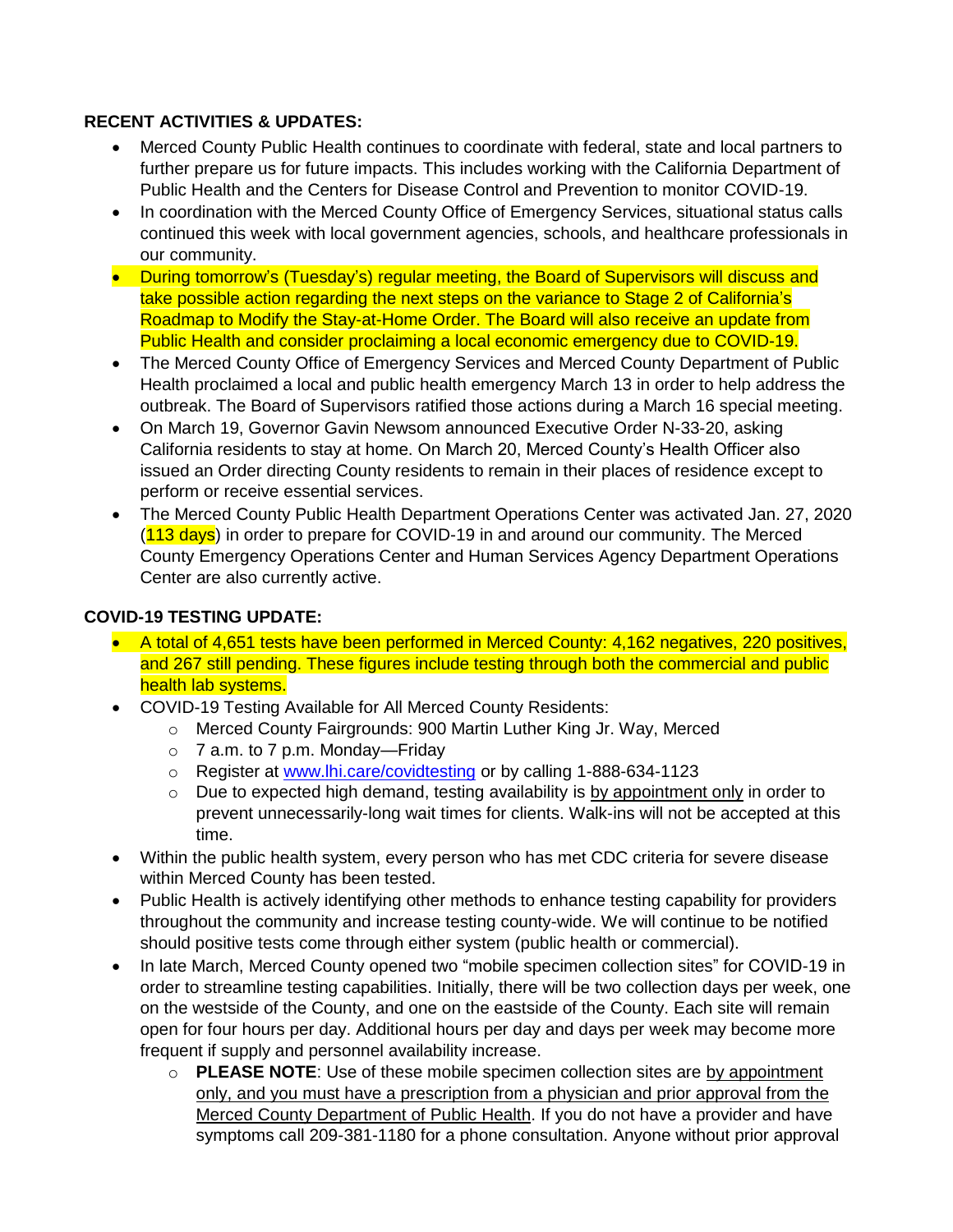will not be tested. Locations will be provided to clients once appointments are made. Call 209-381-1180 for more information.

## **COVID-19 SYMPTOMS AND PRECAUTIONS:**

- Coronavirus symptoms include: mild to severe respiratory illness, fever, cough, difficulty breathing, chills, repeated shaking with chills, muscle pain, headache, sore throat, and loss of taste or smell. If symptoms develop, individuals should stay at home to limit exposure to others.
- Anyone who has had contact with a person with possible COVID-19 infection and has the above symptoms should call his/her local health department/health care provider immediately.
- Do not go to your provider's office without calling ahead. Do not call 911 for suspected COVID-19 unless you are having a medical emergency.
- During the flu season, there are steps you can take to protect your health and the health of those around you:
	- o Wash your hands regularly with soap and water for 20 seconds.
	- o Avoid touching your eyes, nose, or mouth with unwashed hands.
	- o Avoid close contact with people who are sick.
	- o Stay away from work, school or other people if you become sick with respiratory symptoms such as fever and cough.
	- o Cover sneezes or coughs with a tissue, then throw the tissue in the trash.

# **ADDITIONAL RESOURCES:**

- **Sign up for COVID-19 alerts: [www.countyofmerced.com/coronavirus](http://www.countyofmerced.com/coronavirus)**
- Merced County Public Health COVID-19 **Information Webpage**: o [www.countyofmerced.com/coronavirus](http://www.countyofmerced.com/coronavirus)
- Merced County Public Health **Information Line**:
	- o 209-381-1180 (English, Spanish, and Hmong. Live reps. available 8 a.m. to 5 p.m.)
- **Email** COVID-19-specific questions to Merced County Public Health:
	- o COVID19@countyofmerced.com.
- Updated **CDC Information**:
	- o <https://www.cdc.gov/coronavirus/2019-ncov/whats-new-all.html>
- CDC **Resources for Households**:
	- o <https://www.cdc.gov/coronavirus/2019-ncov/community/home/index.html>
- How to **talk to your kids** about the coronavirus:
	- o <https://www.pbs.org/parents/thrive/how-to-talk-to-your-kids-about-coronavirus>
- Guidance for **Businesses and Employers**:
	- o <https://bit.ly/2IH2G2u>
	- o [www.covid19.ca.gov](http://www.covid19.ca.gov/)
- Report **Price Gouging**:
	- o <http://www.countyofmerced.com/3381/Price-Gouging>
- Report **Consumer Fraud**:
	- o [www.countyofmerced.com/2322/Consumer-Fraud](http://www.countyofmerced.com/2322/Consumer-Fraud)
- Report **non-essential business activity** and large group gatherings that violate the Stay-at-Home Order:
	- $\circ$  Hotline: 209-381-1100 (8 a.m. to 5 p.m. Monday-Friday)
	- o Email: [COVIDcomplaint@countyofmerced.com](mailto:COVIDcomplaint@countyofmerced.com)
- **Free Virtual Care** options through Dignity Health for those with COVID-19 symptoms:
	- o Patients can receive a free Virtual Care Anywhere visit if they are experiencing COVID-19 symptoms. Symptoms can include fever, cough, or shortness of breath.